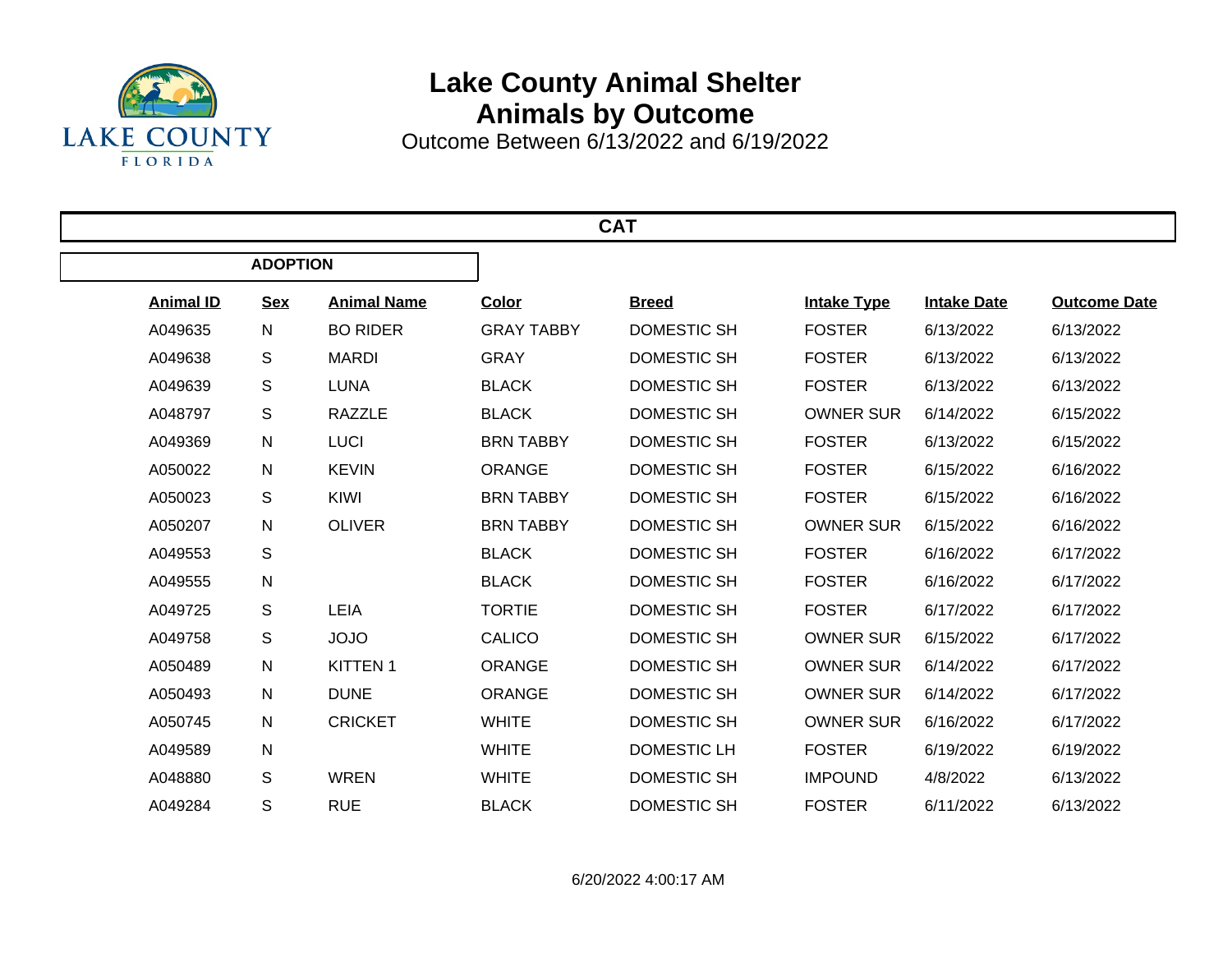| A049414 | $\mathsf{N}$  |                   | ORG TABBY         | <b>DOMESTIC SH</b> | <b>STRAY</b>     | 5/6/2022  | 6/13/2022 |
|---------|---------------|-------------------|-------------------|--------------------|------------------|-----------|-----------|
| A049448 | ${\mathsf S}$ | <b>STELLA</b>     | <b>BLACK</b>      | DOMESTIC SH        | <b>FOSTER</b>    | 6/10/2022 | 6/13/2022 |
| A049449 | $\mathsf{N}$  | <b>FINN</b>       | <b>BLACK</b>      | DOMESTIC SH        | <b>FOSTER</b>    | 6/10/2022 | 6/13/2022 |
| A049546 | $\mathsf{N}$  | <b>HARRY</b>      | <b>ORG TABBY</b>  | DOMESTIC SH        | <b>FOSTER</b>    | 6/11/2022 | 6/13/2022 |
| A049616 | ${\sf N}$     | <b>SEBASTIAN</b>  | ORANGE            | DOMESTIC SH        | QUARANTINE       | 5/13/2022 | 6/13/2022 |
| A050010 | ${\mathsf S}$ | <b>KILALA</b>     | <b>GRAY TABBY</b> | DOMESTIC SH        | <b>OWNER SUR</b> | 6/11/2022 | 6/13/2022 |
| A050019 | $\mathsf{N}$  | <b>FITZ</b>       | <b>BRN TABBY</b>  | DOMESTIC SH        | <b>FOSTER</b>    | 6/3/2022  | 6/13/2022 |
| A050463 | $\mathsf S$   | ANDROMEDA         | <b>BLACK</b>      | <b>DOMESTIC SH</b> | <b>STRAY</b>     | 6/9/2022  | 6/13/2022 |
| A050123 | $\mathsf{N}$  |                   | <b>BLACK</b>      | <b>DOMESTIC SH</b> | <b>FOSTER</b>    | 6/10/2022 | 6/13/2022 |
| A050125 | $\mathsf{s}$  |                   | <b>BLACK</b>      | DOMESTIC SH        | <b>FOSTER</b>    | 6/10/2022 | 6/13/2022 |
| A050331 | ${\sf N}$     | <b>TOASTER</b>    | <b>ORG TABBY</b>  | DOMESTIC SH        | <b>IMPOUND</b>   | 6/3/2022  | 6/13/2022 |
| A050546 | $\mathsf{N}$  | <b>MIDNIGHT</b>   | <b>BLACK</b>      | DOMESTIC SH        | <b>STRAY</b>     | 6/11/2022 | 6/13/2022 |
| A050547 | $\mathsf{N}$  | <b>KURAMA</b>     | <b>BRN TABBY</b>  | DOMESTIC SH        | <b>STRAY</b>     | 6/11/2022 | 6/13/2022 |
| A050564 | $\mathsf{N}$  | <b>SPUD</b>       | <b>BRN TABBY</b>  | DOMESTIC MH        | <b>STRAY</b>     | 6/12/2022 | 6/13/2022 |
| A050565 | ${\mathsf S}$ | KALE              | <b>BLACK</b>      | DOMESTIC SH        | <b>STRAY</b>     | 6/12/2022 | 6/13/2022 |
| A000368 | S             | MIMI <sub>2</sub> | <b>BRN TABBY</b>  | <b>DOMESTIC SH</b> | <b>RETURN</b>    | 6/6/2022  | 6/14/2022 |
| A049245 | $\mathsf{S}$  | <b>TWIX</b>       | <b>BRN TABBY</b>  | DOMESTIC MH        | <b>FOSTER</b>    | 6/7/2022  | 6/14/2022 |
| A049246 | ${\sf N}$     | <b>SKITTLES</b>   | <b>BRN TABBY</b>  | DOMESTIC MH        | <b>FOSTER</b>    | 6/7/2022  | 6/14/2022 |
| A050011 | $\mathsf S$   | GOOSE             | <b>BLACK</b>      | DOMESTIC SH        | <b>OWNER SUR</b> | 6/11/2022 | 6/14/2022 |
| A050012 | $\mathsf{N}$  | <b>DOUG</b>       | <b>BROWN</b>      | <b>DOMESTIC SH</b> | <b>OWNER SUR</b> | 6/11/2022 | 6/14/2022 |
| A050272 | $\mathsf{N}$  | <b>MACK</b>       | <b>BUFF</b>       | DOMESTIC SH        | <b>OWNER SUR</b> | 5/31/2022 | 6/14/2022 |
| A049095 | $\mathsf{N}$  | <b>NEMO</b>       | <b>GRAY TABBY</b> | DOMESTIC SH        | <b>FOSTER</b>    | 6/14/2022 | 6/15/2022 |
| A049332 | $\mathsf{N}$  | <b>MORRIS</b>     | <b>ORANGE</b>     | <b>DOMESTIC SH</b> | <b>OWNER SUR</b> | 6/14/2022 | 6/15/2022 |
| A049333 | $\mathsf{N}$  | <b>BAGHEERA</b>   | <b>BLACK</b>      | DOMESTIC SH        | <b>OWNER SUR</b> | 6/14/2022 | 6/15/2022 |
| A049334 | $\mathsf{N}$  | <b>TOBY</b>       | <b>BLACK</b>      | DOMESTIC SH        | <b>OWNER SUR</b> | 6/14/2022 | 6/15/2022 |
| A049335 | S             | <b>NALA</b>       | <b>BRN TABBY</b>  | DOMESTIC SH        | <b>OWNER SUR</b> | 6/14/2022 | 6/15/2022 |
| A050464 | ${\sf N}$     | <b>TOOTHLESS</b>  | <b>BLACK</b>      | DOMESTIC SH        | <b>STRAY</b>     | 6/9/2022  | 6/15/2022 |
| A048595 | ${\sf N}$     | <b>KAHLUA</b>     | <b>BRN TABBY</b>  | <b>DOMESTIC SH</b> | <b>STRAY</b>     | 3/24/2022 | 6/16/2022 |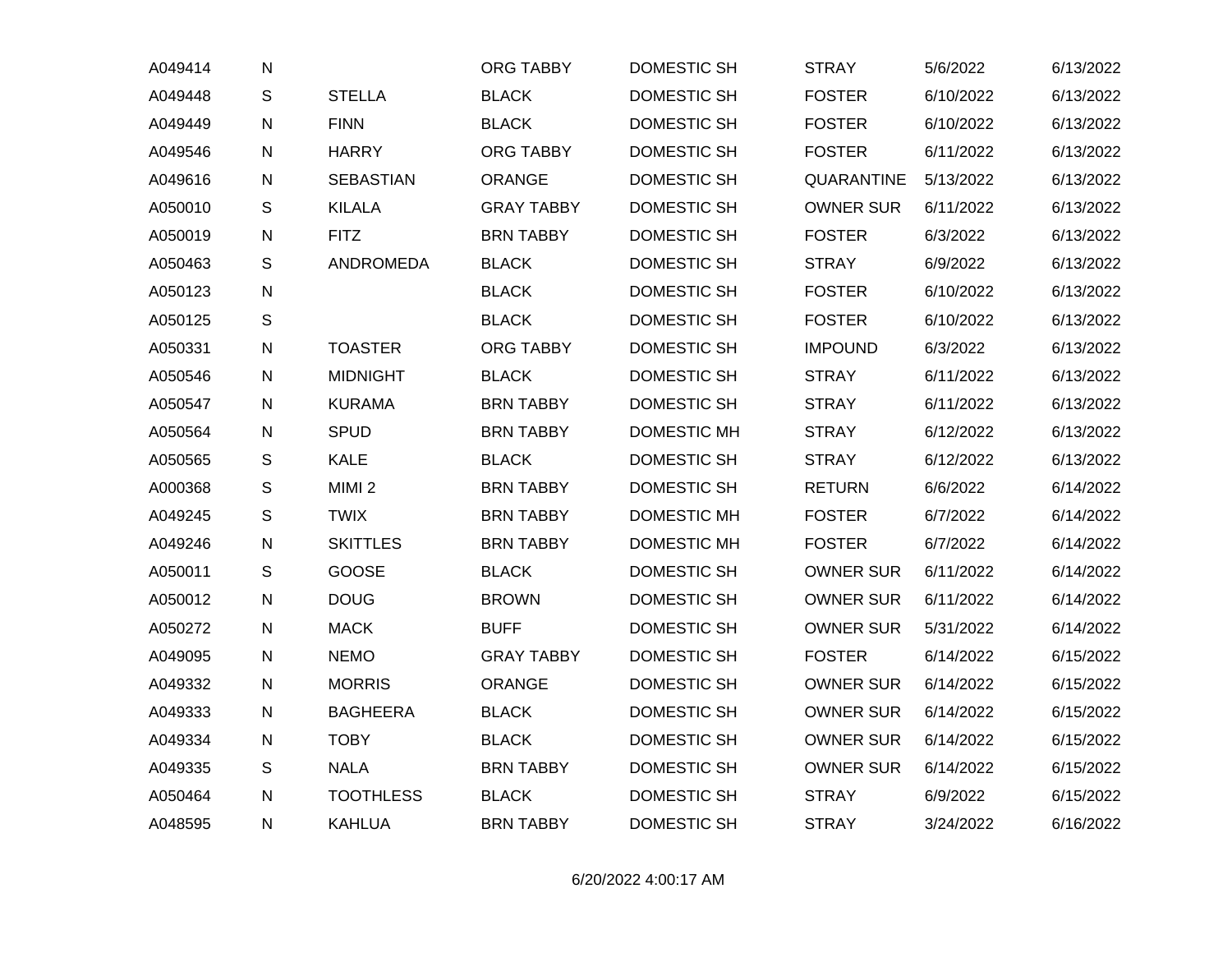| A048822 | $\mathbb S$   | <b>POOKA</b>       | <b>BRN TABBY</b>  | DOMESTIC SH        | <b>RETURN</b>    | 6/14/2022 | 6/16/2022 |
|---------|---------------|--------------------|-------------------|--------------------|------------------|-----------|-----------|
| A050160 | $\mathsf S$   |                    | <b>BLACK</b>      | DOMESTIC SH        | QUARANTINE       | 5/27/2022 | 6/16/2022 |
| A050291 | ${\sf N}$     | <b>JEFF GORDON</b> | <b>BRN TABBY</b>  | <b>DOMESTIC SH</b> | <b>STRAY</b>     | 5/31/2022 | 6/16/2022 |
| A050411 | ${\sf N}$     |                    | <b>BRN TABBY</b>  | DOMESTIC SH        | <b>OWNER SUR</b> | 6/7/2022  | 6/16/2022 |
| A050413 | ${\mathsf S}$ |                    | <b>GRAY</b>       | DOMESTIC SH        | <b>OWNER SUR</b> | 6/7/2022  | 6/16/2022 |
| A049702 | S             | <b>MERCURY</b>     | <b>WHITE</b>      | DOMESTIC SH        | <b>FOSTER</b>    | 6/14/2022 | 6/17/2022 |
| A049703 | $\mathsf S$   | <b>CARELLA</b>     | <b>BLACK</b>      | DOMESTIC SH        | <b>FOSTER</b>    | 6/14/2022 | 6/17/2022 |
| A049757 | $\mathbb S$   | <b>MAGGIE</b>      | <b>GRAY TABBY</b> | DOMESTIC SH        | <b>OWNER SUR</b> | 6/15/2022 | 6/17/2022 |
| A049759 | ${\mathsf S}$ | <b>JUDY</b>        | <b>CALICO</b>     | <b>DOMESTIC SH</b> | <b>OWNER SUR</b> | 6/15/2022 | 6/17/2022 |
| A050157 | $\mathsf{S}$  | <b>SARAH</b>       | <b>BLACK</b>      | DOMESTIC SH        | <b>OWNER SUR</b> | 5/26/2022 | 6/17/2022 |
| A050159 | $\mathsf{S}$  | <b>TIFFANY</b>     | <b>TORTIE</b>     | <b>DOMESTIC SH</b> | <b>OWNER SUR</b> | 5/26/2022 | 6/17/2022 |
| A050261 | ${\mathsf S}$ | <b>FRAN</b>        | <b>ORG TABBY</b>  | <b>DOMESTIC SH</b> | <b>STRAY</b>     | 5/31/2022 | 6/17/2022 |
| A050550 | $\mathsf{N}$  | <b>THOMAS</b>      | <b>BLACK</b>      | DOMESTIC SH        | <b>OWNER SUR</b> | 6/11/2022 | 6/17/2022 |
| A050636 | S             | <b>RIVEN</b>       | <b>BRN TABBY</b>  | DOMESTIC SH        | <b>STRAY</b>     | 6/14/2022 | 6/17/2022 |
| A050638 | $\mathsf{N}$  | <b>OLIVER</b>      | <b>BRN TABBY</b>  | DOMESTIC SH        | <b>STRAY</b>     | 6/14/2022 | 6/17/2022 |
| A049554 | $\mathsf S$   |                    | <b>BLACK</b>      | DOMESTIC SH        | <b>FOSTER</b>    | 6/16/2022 | 6/18/2022 |
| A050260 | ${\sf N}$     | <b>BRYSON</b>      | ORG TABBY         | DOMESTIC SH        | <b>STRAY</b>     | 5/31/2022 | 6/18/2022 |
| A050522 | $\mathsf{S}$  | <b>TARA</b>        | <b>BRN TABBY</b>  | DOMESTIC SH        | <b>OWNER SUR</b> | 6/11/2022 | 6/18/2022 |
| A050548 | $\mathsf{N}$  | <b>GREG</b>        | <b>BLACK</b>      | DOMESTIC SH        | <b>OWNER SUR</b> | 6/11/2022 | 6/18/2022 |
| A050551 | S             | SISU               | <b>BLACK</b>      | DOMESTIC SH        | <b>OWNER SUR</b> | 6/11/2022 | 6/18/2022 |
| A050552 | ${\sf N}$     | <b>HARVEY</b>      | <b>BLACK</b>      | DOMESTIC SH        | <b>OWNER SUR</b> | 6/11/2022 | 6/18/2022 |
| A050325 | ${\mathsf S}$ | <b>CHARLOTTE</b>   | <b>BRN TABBY</b>  | DOMESTIC SH        | <b>IMPOUND</b>   | 6/3/2022  | 6/18/2022 |
| A050635 | ${\sf N}$     |                    | <b>BLACK</b>      | DOMESTIC SH        | <b>STRAY</b>     | 6/14/2022 | 6/18/2022 |
| A015818 | ${\mathsf S}$ | <b>LUCILLE</b>     | <b>BLUE TABBY</b> | DOMESTIC SH        | <b>OWNER SUR</b> | 6/2/2022  | 6/19/2022 |
| A049413 | $\mathbb S$   | <b>GRACIE</b>      | CALICO            | DOMESTIC SH        | QUARANTINE       | 5/6/2022  | 6/19/2022 |
| A050158 | $\mathsf S$   | <b>SCARLETT</b>    | <b>BLACK</b>      | DOMESTIC SH        | <b>OWNER SUR</b> | 5/26/2022 | 6/19/2022 |
| A050444 | ${\sf N}$     | <b>MONTY</b>       | <b>BLACK</b>      | DOMESTIC SH        | <b>STRAY</b>     | 6/9/2022  | 6/19/2022 |
| A050521 | S             | <b>TULA</b>        | <b>TORTIE</b>     | <b>DOMESTIC SH</b> | <b>OWNER SUR</b> | 6/11/2022 | 6/19/2022 |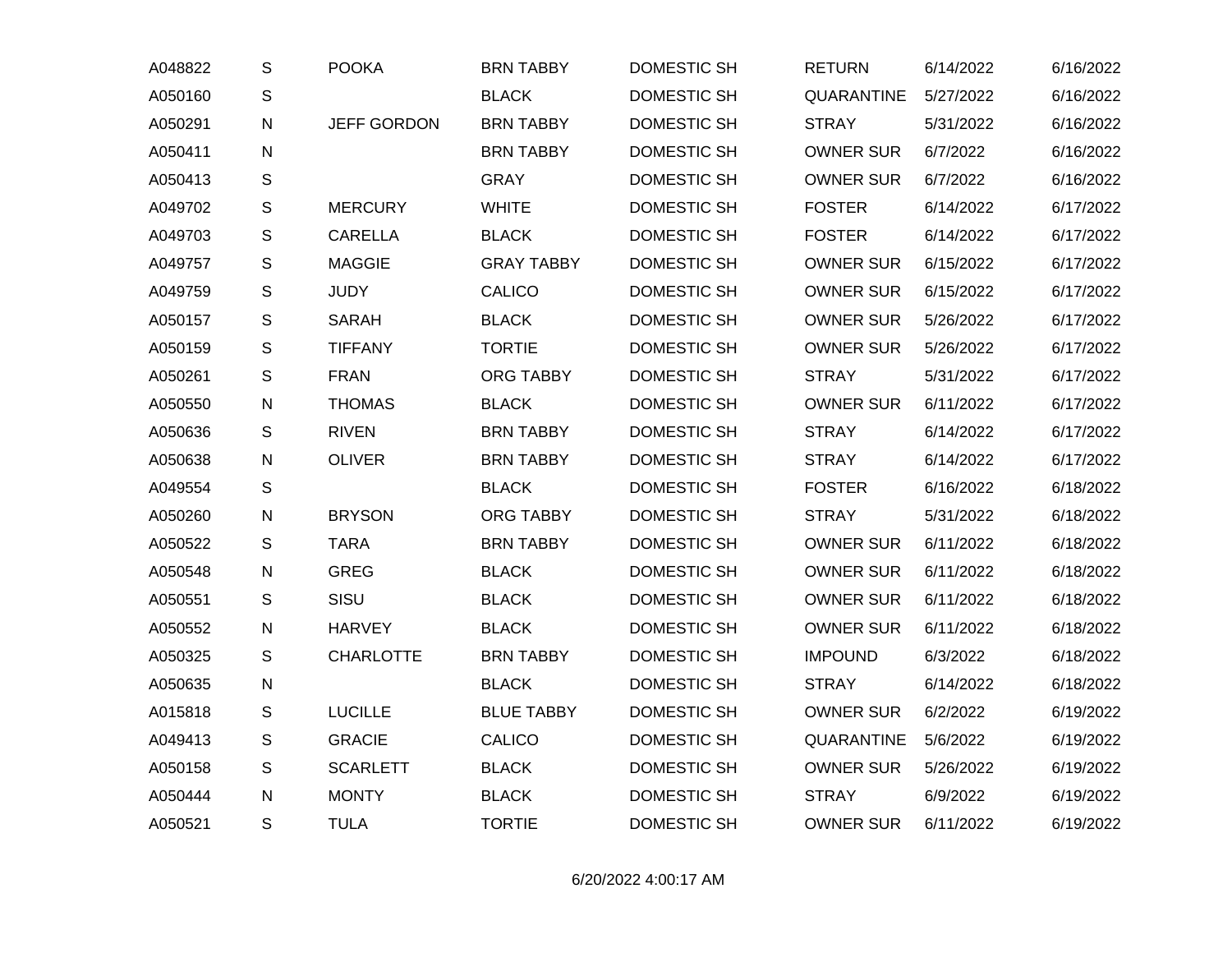| A050639                | N             |                    | <b>BLACK</b>      | DOMESTIC SH        | <b>STRAY</b>       | 6/14/2022          | 6/19/2022           |
|------------------------|---------------|--------------------|-------------------|--------------------|--------------------|--------------------|---------------------|
| A050666                | N             | <b>CITY TRUCK</b>  | <b>BRN TABBY</b>  | <b>DOMESTIC SH</b> | <b>STRAY</b>       | 6/15/2022          | 6/19/2022           |
| A050741                | S             | <b>ASTA</b>        | <b>BLACK</b>      | DOMESTIC SH        | <b>STRAY</b>       | 6/16/2022          | 6/19/2022           |
| A050742                | S             | <b>ORCHID</b>      | <b>BLACK</b>      | DOMESTIC SH        | <b>STRAY</b>       | 6/16/2022          | 6/19/2022           |
| A049463                | N             | <b>HAKU</b>        | <b>BRN TABBY</b>  | DOMESTIC SH        | <b>STRAY</b>       | 5/9/2022           | 6/16/2022           |
| A050533                | S             |                    | <b>BLACK</b>      | DOMESTIC SH        | <b>OWNER SUR</b>   | 6/11/2022          | 6/16/2022           |
|                        | <b>DIED</b>   |                    |                   |                    |                    |                    |                     |
| <b>Animal ID</b>       | <b>Sex</b>    | <b>Animal Name</b> | Color             | <b>Breed</b>       | <b>Intake Type</b> | <b>Intake Date</b> | <b>Outcome Date</b> |
| A049632                | M             | 1                  | <b>GRAY TABBY</b> | DOMESTIC SH        | <b>FOSTER</b>      | 6/17/2022          | 6/17/2022           |
| A050897                | U             |                    | <b>BRN TABBY</b>  | DOMESTIC SH        | <b>STRAY</b>       | 6/17/2022          | 6/18/2022           |
| A050633                | N.            | <b>BERNARD</b>     | <b>BRN TABBY</b>  | DOMESTIC SH        | <b>STRAY</b>       | 6/14/2022          | 6/16/2022           |
| A050587                | M             |                    | <b>BLACK</b>      | DOMESTIC SH        | <b>STRAY</b>       | 6/13/2022          | 6/14/2022           |
| A050588                | F.            |                    | <b>BLACK</b>      | DOMESTIC SH        | <b>STRAY</b>       | 6/13/2022          | 6/14/2022           |
| A050536                | F.            |                    | <b>GRAY TABBY</b> | DOMESTIC SH        | <b>STRAY</b>       | 6/11/2022          | 6/13/2022           |
| <b>EUTH</b>            |               |                    |                   |                    |                    |                    |                     |
| <b>Animal ID</b>       | <b>Sex</b>    | <b>Animal Name</b> | Color             | <b>Breed</b>       | <b>Intake Type</b> | <b>Intake Date</b> | <b>Outcome Date</b> |
| <b>EUTH-ILL SEVERE</b> |               |                    |                   |                    |                    |                    |                     |
| A050579                | M             | <b>HENRY</b>       | ORG TABBY         | DOMESTIC SH        | <b>FOSTER</b>      | 6/13/2022          | 6/13/2022           |
| A050347                | М             | <b>EDDY</b>        | <b>WHITE</b>      | DOMESTIC SH        | <b>STRAY</b>       | 6/4/2022           | 6/14/2022           |
| A050854                | M             | ZANE               | <b>BLACK</b>      | DOMESTIC SH        | <b>STRAY</b>       | 6/17/2022          | 6/17/2022           |
|                        | <b>FOSTER</b> |                    |                   |                    |                    |                    |                     |
| <b>Animal ID</b>       | <b>Sex</b>    | <b>Animal Name</b> | <b>Color</b>      | <b>Breed</b>       | <b>Intake Type</b> | <b>Intake Date</b> | <b>Outcome Date</b> |
| A049322                | N             |                    | <b>BRN TABBY</b>  | DOMESTIC SH        | <b>STRAY</b>       | 5/2/2022           | 6/14/2022           |
| A049647                | N             | <b>CAPTAIN</b>     | <b>GRAY</b>       | DOMESTIC SH        | <b>OWNER SUR</b>   | 5/14/2022          | 6/19/2022           |
| A050502                | F             | <b>GLADYS</b>      | <b>BRN TABBY</b>  | DOMESTIC SH        | <b>STRAY</b>       | 6/9/2022           | 6/17/2022           |
| A050449                | F.            | <b>STACY</b>       | <b>BRN TABBY</b>  | DOMESTIC SH        | <b>STRAY</b>       | 6/9/2022           | 6/17/2022           |
| A050580                | F             |                    | <b>GRAY TABBY</b> | DOMESTIC SH        | <b>STRAY</b>       | 6/13/2022          | 6/16/2022           |
|                        |               |                    |                   |                    |                    |                    |                     |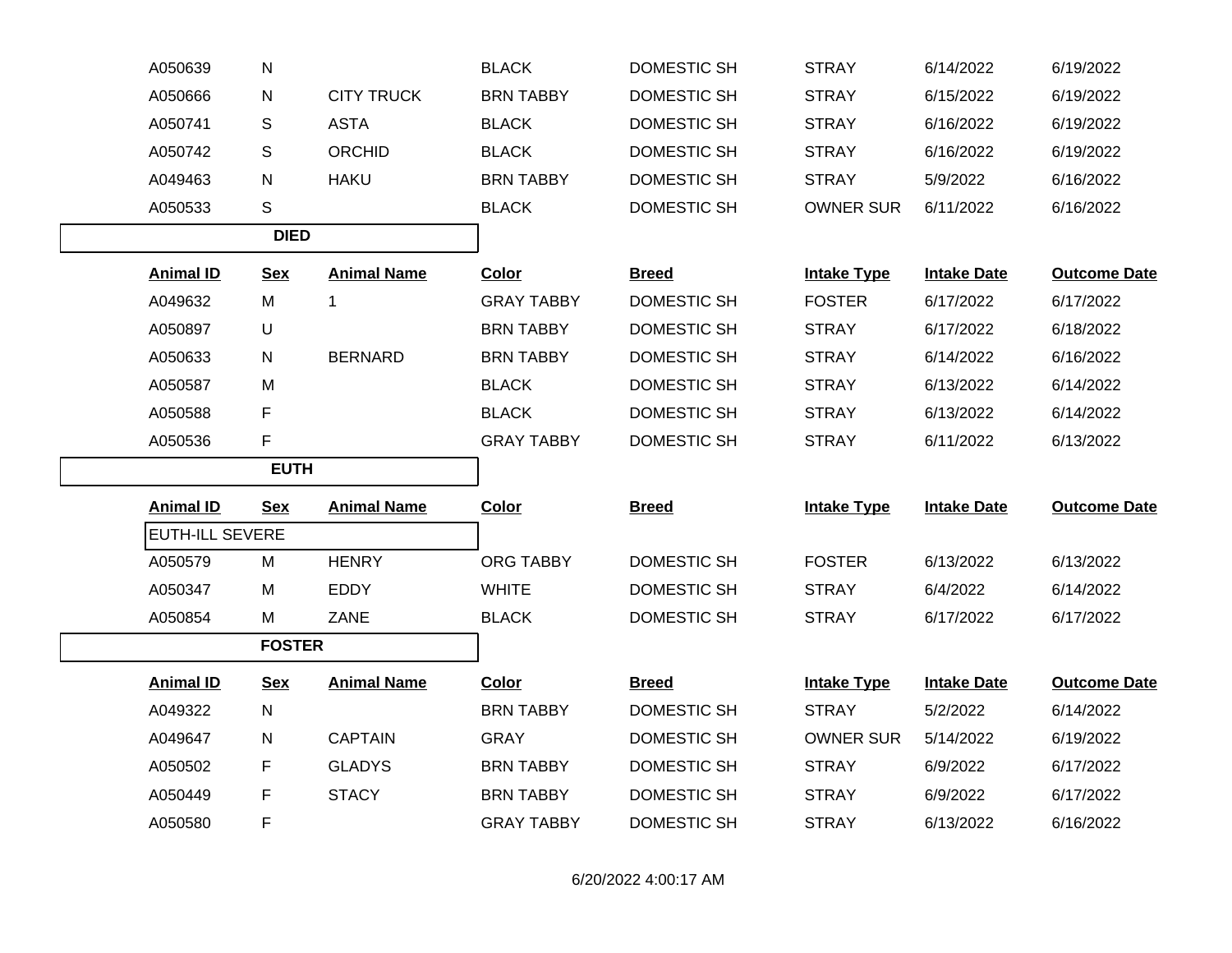| A050581          | F                |                    | <b>TORTIE</b>    | DOMESTIC SH        | <b>STRAY</b>       | 6/13/2022          | 6/16/2022           |
|------------------|------------------|--------------------|------------------|--------------------|--------------------|--------------------|---------------------|
| A050641          | F                |                    | <b>CALICO</b>    | DOMESTIC SH        | <b>STRAY</b>       | 6/14/2022          | 6/16/2022           |
| A050500          | F                |                    | <b>BRN TABBY</b> | DOMESTIC LH        | <b>FOSTER</b>      | 6/15/2022          | 6/15/2022           |
| A050501          | M                |                    | <b>BRN TABBY</b> | <b>DOMESTIC LH</b> | <b>FOSTER</b>      | 6/15/2022          | 6/15/2022           |
| A050182          | M                | <b>POE</b>         | ORG TABBY        | DOMESTIC SH        | <b>FOSTER</b>      | 6/6/2022           | 6/13/2022           |
| A050183          | M                | <b>HEMMINGWAY</b>  | ORG TABBY        | DOMESTIC SH        | <b>FOSTER</b>      | 6/6/2022           | 6/13/2022           |
| A050184          | M                | <b>ERNEST</b>      | <b>BLACK</b>     | DOMESTIC SH        | <b>FOSTER</b>      | 6/6/2022           | 6/13/2022           |
| A050185          | F.               | <b>RAVEN</b>       | <b>BLACK</b>     | DOMESTIC SH        | <b>FOSTER</b>      | 6/6/2022           | 6/13/2022           |
| A050304          | F                | <b>HAWKEYE</b>     | <b>BLACK</b>     | DOMESTIC SH        | <b>FOSTER</b>      | 6/6/2022           | 6/13/2022           |
| A050470          | F                |                    | <b>BLACK</b>     | DOMESTIC SH        | <b>STRAY</b>       | 6/9/2022           | 6/13/2022           |
| A050516          | M                |                    | <b>BLACK</b>     | DOMESTIC SH        | <b>FOSTER</b>      | 6/13/2022          | 6/13/2022           |
| A050517          | M                |                    | <b>GRAY</b>      | DOMESTIC SH        | <b>FOSTER</b>      | 6/13/2022          | 6/13/2022           |
| A050518          | M                |                    | <b>BLACK</b>     | DOMESTIC SH        | <b>FOSTER</b>      | 6/13/2022          | 6/13/2022           |
| A050519          | M                |                    | <b>BLACK</b>     | DOMESTIC SH        | <b>FOSTER</b>      | 6/13/2022          | 6/13/2022           |
| A050523          | F                | KITTEN3            | <b>GRAY</b>      | <b>DOMESTIC SH</b> | <b>OWNER SUR</b>   | 6/11/2022          | 6/13/2022           |
| A050524          | M                | KITTEN4            | <b>BRN TABBY</b> | DOMESTIC SH        | <b>OWNER SUR</b>   | 6/11/2022          | 6/13/2022           |
| A050525          | F.               | KITTEN5            | <b>GRAY</b>      | DOMESTIC SH        | <b>OWNER SUR</b>   | 6/11/2022          | 6/13/2022           |
|                  | <b>LOST EXP</b>  |                    |                  |                    |                    |                    |                     |
| <b>Animal ID</b> | <b>Sex</b>       | <b>Animal Name</b> | <b>Color</b>     | <b>Breed</b>       | <b>Intake Type</b> | <b>Intake Date</b> | <b>Outcome Date</b> |
| A050282          | M                |                    | <b>BLACK</b>     | DOMESTIC SH        | <b>STRAY</b>       | 6/1/2022           | 6/19/2022           |
|                  | <b>RET FIELD</b> |                    |                  |                    |                    |                    |                     |
| <b>Animal ID</b> | <b>Sex</b>       | <b>Animal Name</b> | <b>Color</b>     | <b>Breed</b>       | <b>Intake Type</b> | <b>Intake Date</b> | <b>Outcome Date</b> |
| A050545          | S                | <b>MOTHER</b>      | <b>BRN TABBY</b> | DOMESTIC SH        | <b>CATURDAY</b>    | 6/11/2022          | 6/13/2022           |
| A050568          | N                |                    | <b>BRN TABBY</b> | DOMESTIC SH        | <b>CATURDAY</b>    | 6/13/2022          | 6/15/2022           |
| A050569          | N                |                    | <b>BLACK</b>     | DOMESTIC SH        | <b>CATURDAY</b>    | 6/13/2022          | 6/15/2022           |
| A050570          | S                |                    | <b>CALICO</b>    | DOMESTIC SH        | <b>CATURDAY</b>    | 6/13/2022          | 6/15/2022           |
| A050571          | S                |                    | <b>TORTIE</b>    | <b>DOMESTIC SH</b> | <b>CATURDAY</b>    | 6/13/2022          | 6/15/2022           |
|                  |                  |                    |                  |                    |                    |                    |                     |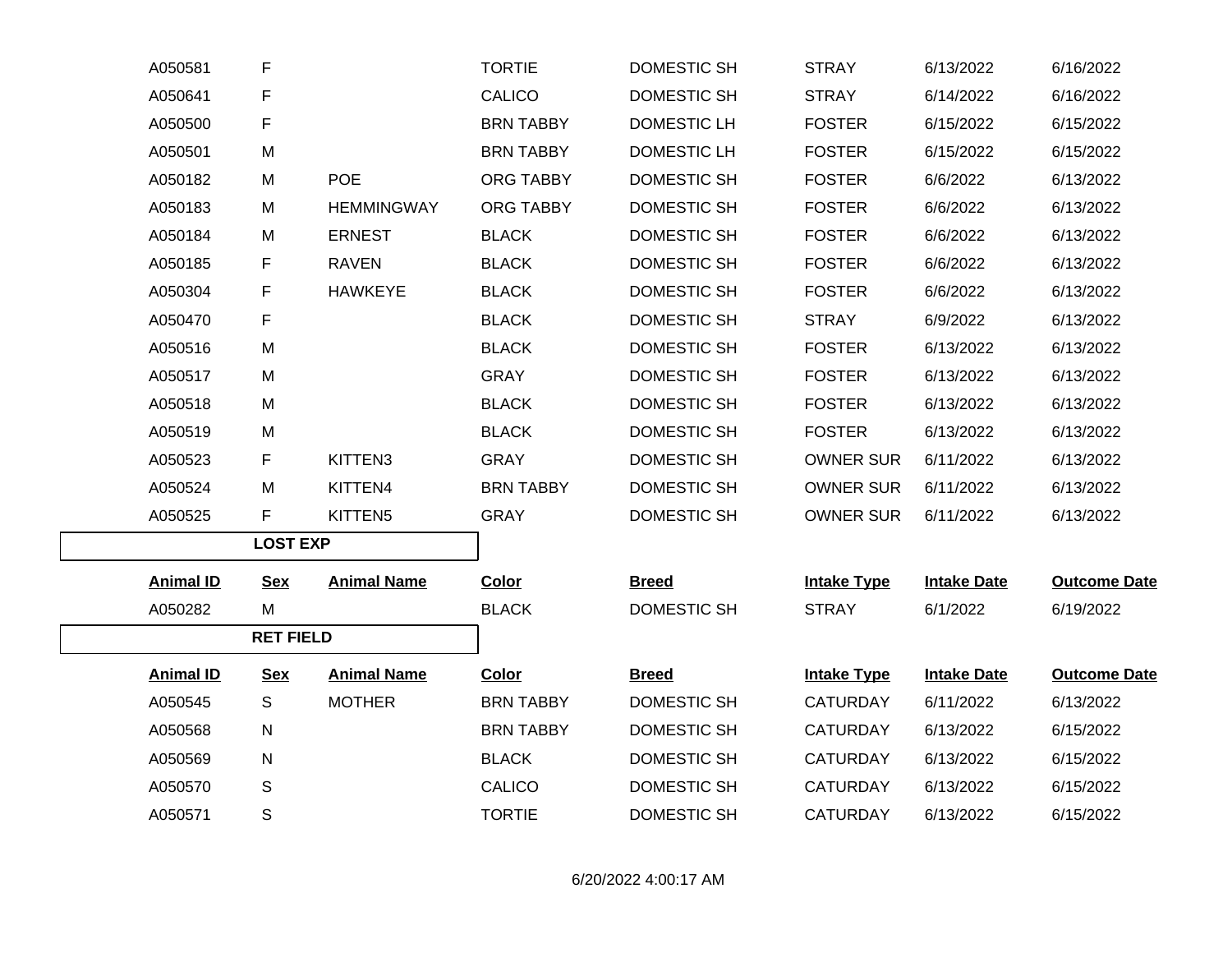| A050643          | S            |                    | <b>BLACK</b>      | DOMESTIC SH        | <b>CATURDAY</b>    | 6/15/2022          | 6/15/2022           |
|------------------|--------------|--------------------|-------------------|--------------------|--------------------|--------------------|---------------------|
| A050644          | S            |                    | <b>BLACK</b>      | DOMESTIC SH        | <b>CATURDAY</b>    | 6/15/2022          | 6/15/2022           |
| A050645          | $\mathbb S$  |                    | <b>BRN TABBY</b>  | <b>DOMESTIC SH</b> | <b>CATURDAY</b>    | 6/15/2022          | 6/15/2022           |
| A050649          | $\mathsf S$  |                    | <b>WHITE</b>      | <b>DOMESTIC SH</b> | <b>CATURDAY</b>    | 6/15/2022          | 6/15/2022           |
| A050650          | $\mathsf S$  |                    | <b>CALICO</b>     | <b>DOMESTIC SH</b> | <b>CATURDAY</b>    | 6/15/2022          | 6/15/2022           |
| A050651          | $\mathbb S$  |                    | <b>BRN TABBY</b>  | <b>DOMESTIC SH</b> | <b>CATURDAY</b>    | 6/15/2022          | 6/15/2022           |
| A050652          | $\mathbb S$  |                    | <b>GRAY TABBY</b> | DOMESTIC SH        | <b>CATURDAY</b>    | 6/15/2022          | 6/15/2022           |
| A050654          | $\mathsf S$  |                    | <b>GRAY TABBY</b> | <b>DOMESTIC SH</b> | <b>CATURDAY</b>    | 6/15/2022          | 6/15/2022           |
| A050655          | $\mathsf S$  |                    | <b>CALICO</b>     | <b>DOMESTIC SH</b> | <b>CATURDAY</b>    | 6/15/2022          | 6/15/2022           |
| A050656          | U            |                    | <b>GRAY TABBY</b> | DOMESTIC SH        | <b>CATURDAY</b>    | 6/15/2022          | 6/16/2022           |
| A050676          | S            |                    | <b>BRN TABBY</b>  | DOMESTIC SH        | <b>CATURDAY</b>    | 6/16/2022          | 6/16/2022           |
| A050677          | $\mathbb S$  |                    | <b>BRN TABBY</b>  | DOMESTIC MH        | <b>CATURDAY</b>    | 6/16/2022          | 6/16/2022           |
| A050678          | ${\sf N}$    |                    | <b>GRAY TABBY</b> | <b>DOMESTIC SH</b> | <b>CATURDAY</b>    | 6/16/2022          | 6/16/2022           |
| A050679          | $\mathsf{N}$ |                    | <b>SL LYNX PT</b> | <b>DOMESTIC MH</b> | <b>CATURDAY</b>    | 6/16/2022          | 6/16/2022           |
| A050680          | $\mathsf{N}$ |                    | <b>BRN TABBY</b>  | <b>DOMESTIC SH</b> | <b>CATURDAY</b>    | 6/16/2022          | 6/16/2022           |
| A050681          | $\mathsf{N}$ |                    | <b>BLACK</b>      | DOMESTIC SH        | <b>CATURDAY</b>    | 6/16/2022          | 6/16/2022           |
| A050778          | $\mathsf{N}$ |                    | <b>GRAY TABBY</b> | DOMESTIC SH        | <b>CATURDAY</b>    | 6/17/2022          | 6/17/2022           |
| A050779          | $\mathsf{N}$ |                    | <b>BLACK</b>      | DOMESTIC SH        | <b>CATURDAY</b>    | 6/17/2022          | 6/17/2022           |
| A050780          | N            |                    | <b>BLACK</b>      | DOMESTIC MH        | <b>CATURDAY</b>    | 6/17/2022          | 6/17/2022           |
| A050781          | S            |                    | <b>GRAY TABBY</b> | DOMESTIC SH        | <b>CATURDAY</b>    | 6/17/2022          | 6/17/2022           |
| A050782          | $\mathbb S$  |                    | <b>GRAY TABBY</b> | DOMESTIC SH        | <b>CATURDAY</b>    | 6/17/2022          | 6/17/2022           |
| A050783          | $\mathbb S$  |                    | <b>BRN TABBY</b>  | DOMESTIC SH        | <b>CATURDAY</b>    | 6/17/2022          | 6/17/2022           |
|                  | <b>RTO</b>   |                    |                   |                    |                    |                    |                     |
| <b>Animal ID</b> | <b>Sex</b>   | <b>Animal Name</b> | <b>Color</b>      | <b>Breed</b>       | <b>Intake Type</b> | <b>Intake Date</b> | <b>Outcome Date</b> |
| A049517          | N            | <b>EDDIE</b>       | <b>GRAY</b>       | DOMESTIC SH        | <b>IMPOUND</b>     | 5/11/2022          | 6/17/2022           |
| A050925          | M            |                    | <b>BLACK</b>      | DOMESTIC SH        | <b>STRAY</b>       | 6/18/2022          | 6/19/2022           |
|                  |              |                    |                   |                    |                    |                    |                     |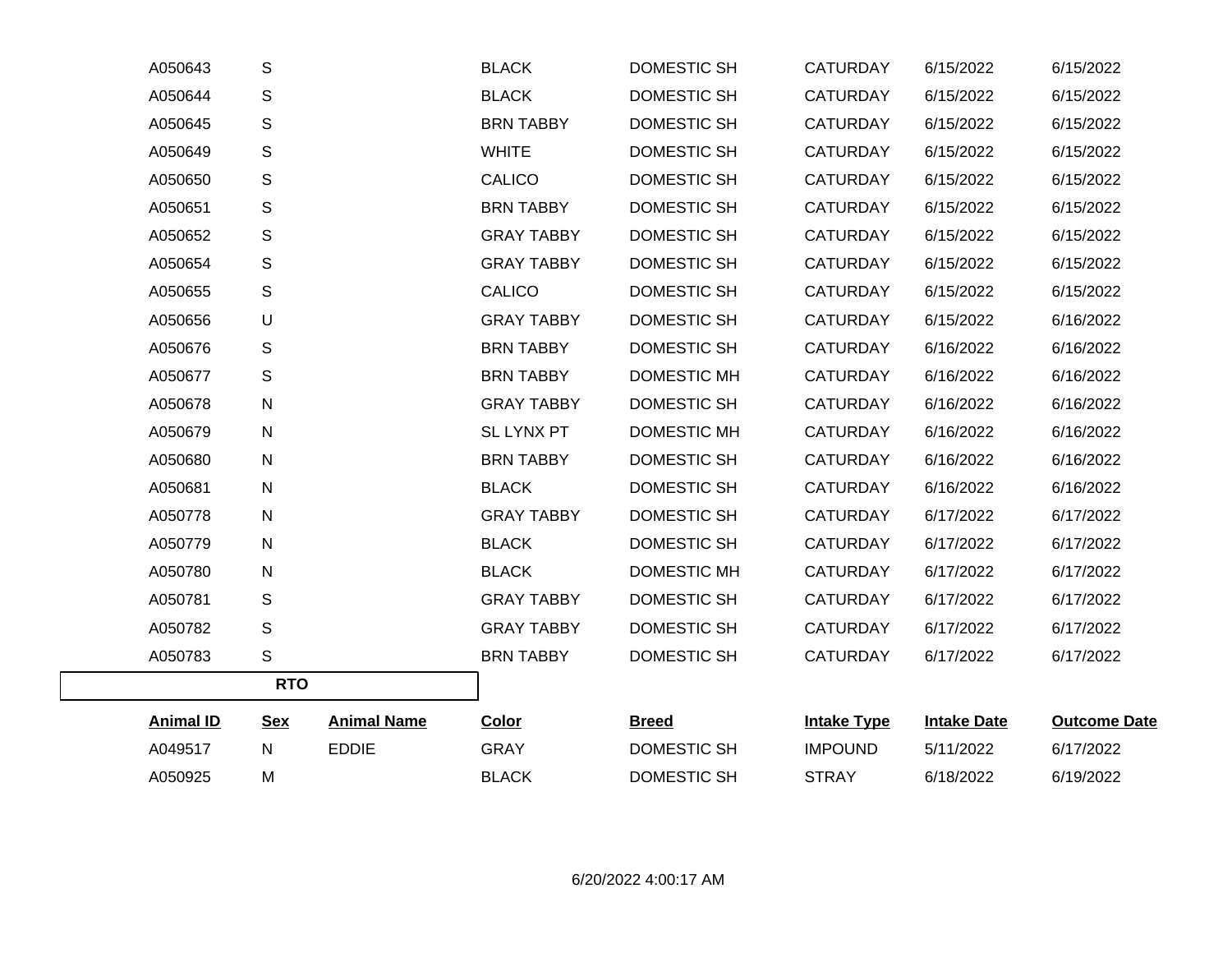| <b>SURGERY</b>   |            |                    |                  |              |                    |                    |                     |  |  |  |
|------------------|------------|--------------------|------------------|--------------|--------------------|--------------------|---------------------|--|--|--|
| <b>Animal ID</b> | <b>Sex</b> | <b>Animal Name</b> | <b>Color</b>     | <b>Breed</b> | <b>Intake Type</b> | <b>Intake Date</b> | <b>Outcome Date</b> |  |  |  |
| A050646          | S          | MARY               | <b>BRN TABBY</b> | DOMESTIC SH  | <b>TRANSFER</b>    | 6/15/2022          | 6/15/2022           |  |  |  |
| A050647          | S          | <b>EDITH</b>       | <b>BRN TABBY</b> | DOMESTIC SH  | <b>TRANSFER</b>    | 6/15/2022          | 6/15/2022           |  |  |  |
| A050648          | S          | <b>SYBIL</b>       | <b>BLACK</b>     | DOMESTIC SH  | <b>TRANSFER</b>    | 6/15/2022          | 6/15/2022           |  |  |  |
| <b>DOG</b>       |            |                    |                  |              |                    |                    |                     |  |  |  |
| <b>ADOPTION</b>  |            |                    |                  |              |                    |                    |                     |  |  |  |

| <b>Animal ID</b> | <b>Sex</b>   | <b>Animal Name</b> | <b>Color</b>      | <b>Breed</b>           | <b>Intake Type</b> | <b>Intake Date</b> | <b>Outcome Date</b> |
|------------------|--------------|--------------------|-------------------|------------------------|--------------------|--------------------|---------------------|
| A050404          | F.           | REAGAN/LENNOX      | <b>BLACK</b>      | <b>ROTTWEILER</b>      | <b>FOSTER</b>      | 6/14/2022          | 6/14/2022           |
| A021998          | $\mathsf{N}$ | T-REX              | <b>FAWN</b>       | <b>LABRADOR RETR</b>   | <b>FOSTER</b>      | 6/13/2022          | 6/13/2022           |
| A049250          | $\mathsf{N}$ | <b>POE</b>         | <b>TAN</b>        | <b>BOXER</b>           | <b>FOSTER</b>      | 6/19/2022          | 6/19/2022           |
| A049734          | S            | <b>YODA</b>        | <b>TAN</b>        | AMER BULLDOG           | <b>FOSTER</b>      | 6/17/2022          | 6/17/2022           |
| A046338          | $\mathsf{N}$ | <b>BENJI</b>       | <b>RED</b>        | <b>AMERICAN STAFF</b>  | <b>STRAY</b>       | 10/30/2021         | 6/18/2022           |
| A046564          | $\mathsf{N}$ | <b>CHAR</b>        | <b>GRAY</b>       | <b>LABRADOR RETR</b>   | <b>RETURN</b>      | 6/8/2022           | 6/13/2022           |
| A050410          | S            | <b>BAILEY</b>      | <b>BLACK</b>      | <b>LABRADOR RETR</b>   | <b>OWNER SUR</b>   | 6/19/2022          | 6/19/2022           |
| A050410          | S            | <b>BAILEY</b>      | <b>BLACK</b>      | <b>LABRADOR RETR</b>   | <b>STRAY</b>       | 6/7/2022           | 6/18/2022           |
| A050399          | S            | <b>STELLA</b>      | <b>TAN</b>        | <b>VIZSLA</b>          | <b>STRAY</b>       | 6/7/2022           | 6/13/2022           |
| A050408          | ${\sf N}$    |                    | <b>BLACK</b>      | YORKSHIRE TERR         | <b>STRAY</b>       | 6/7/2022           | 6/13/2022           |
| A047023          | $\mathsf{N}$ | <b>BO</b>          | <b>BLACK</b>      | <b>LABRADOR RETR</b>   | <b>STRAY</b>       | 12/10/2021         | 6/17/2022           |
| A050372          | N            | <b>CASHEW</b>      | <b>TAN</b>        | <b>AMERICAN STAFF</b>  | <b>STRAY</b>       | 6/6/2022           | 6/16/2022           |
| A050398          | $\mathsf{s}$ | <b>JOYCE</b>       | <b>BLACK</b>      | <b>LABRADOR RETR</b>   | <b>STRAY</b>       | 6/7/2022           | 6/16/2022           |
| A050052          | S            | <b>QUEEN</b>       | <b>BR BRINDLE</b> | AMER BULLDOG           | <b>OWNER SUR</b>   | 5/23/2022          | 6/16/2022           |
| A050088          | S            | <b>GINGER</b>      | <b>BR BRINDLE</b> | <b>AMERICAN STAFF</b>  | <b>STRAY</b>       | 5/24/2022          | 6/16/2022           |
| A050419          | $\mathsf{N}$ | <b>TIMMY</b>       | <b>TAN</b>        | <b>BLACK MOUTH CUR</b> | <b>STRAY</b>       | 6/8/2022           | 6/17/2022           |
| A049132          | S            | <b>PRECIOUS</b>    | <b>TAN</b>        | SHIBA INU              | <b>RETURN</b>      | 6/2/2022           | 6/18/2022           |
| A049280          | $\mathsf{N}$ | <b>MAXIMUS</b>     | <b>TAN</b>        | PIT BULL               | <b>RETURN</b>      | 5/28/2022          | 6/18/2022           |
| A050473          | $\mathsf{s}$ | <b>DIMOND</b>      | <b>RED</b>        | AMER BULLDOG           | <b>STRAY</b>       | 6/9/2022           | 6/17/2022           |
|                  |              |                    |                   |                        |                    |                    |                     |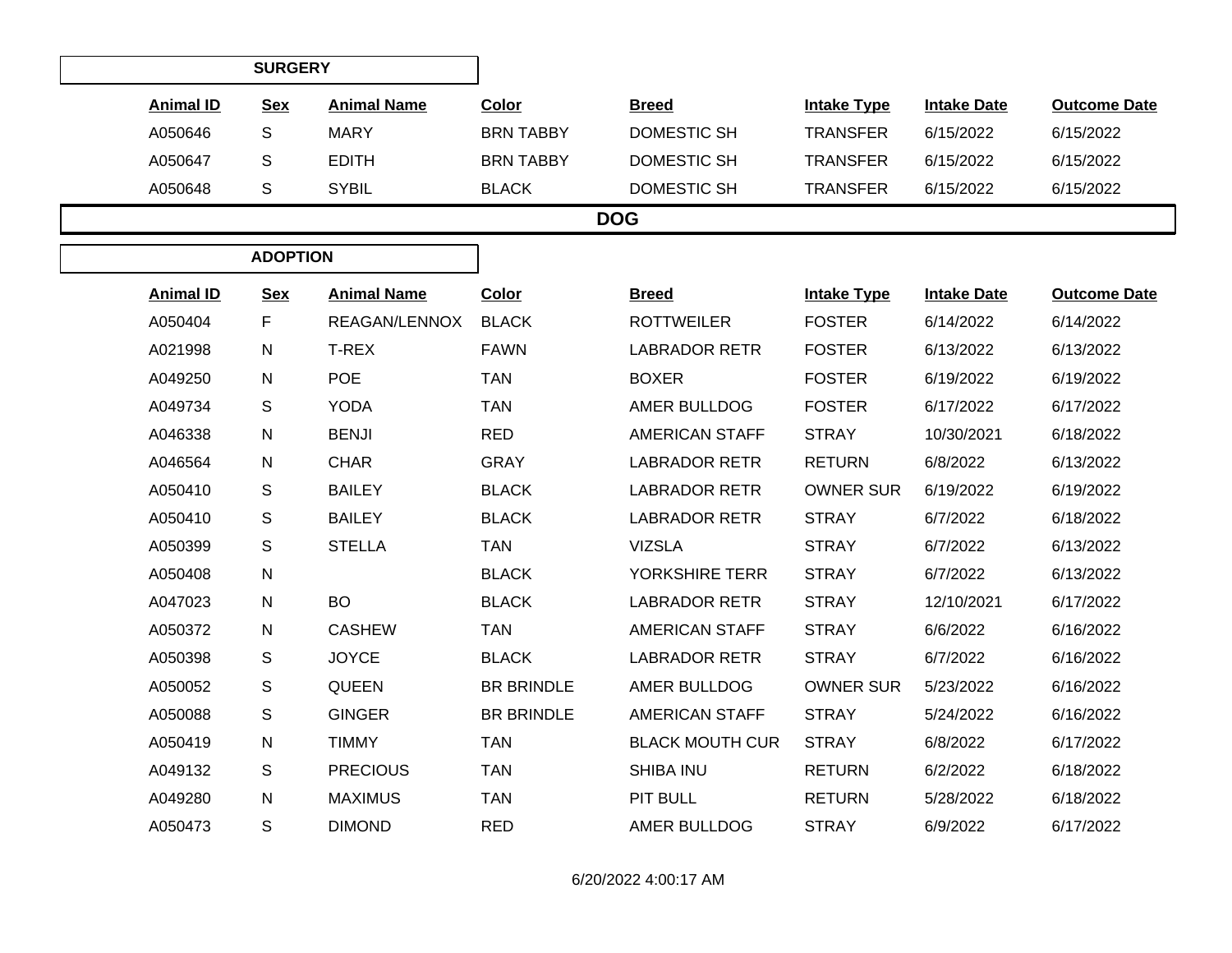| A050120          | N             | LASAGNA            | <b>TAN</b>        | ENG FOXHOUND          | <b>FOSTER</b>      | 6/10/2022          | 6/13/2022           |
|------------------|---------------|--------------------|-------------------|-----------------------|--------------------|--------------------|---------------------|
| A050241          | $\mathsf{N}$  | <b>WILLY</b>       | <b>BLACK</b>      | <b>BASSET HOUND</b>   | <b>STRAY</b>       | 5/31/2022          | 6/14/2022           |
| A050302          | N             | <b>ALEX</b>        | <b>BR BRINDLE</b> | PLOTT HOUND           | <b>STRAY</b>       | 6/2/2022           | 6/14/2022           |
| A050296          | $\mathsf{N}$  | <b>SOLDIER</b>     | <b>BLACK</b>      | <b>ROTTWEILER</b>     | <b>IMPOUND</b>     | 6/1/2022           | 6/18/2022           |
| A050058          | $\mathsf{N}$  | <b>PENGUIN</b>     | <b>BLACK</b>      | <b>LABRADOR RETR</b>  | <b>STRAY</b>       | 5/23/2022          | 6/18/2022           |
|                  | <b>FOSTER</b> |                    |                   |                       |                    |                    |                     |
| <b>Animal ID</b> | <u>Sex</u>    | <b>Animal Name</b> | <b>Color</b>      | <b>Breed</b>          | <b>Intake Type</b> | <b>Intake Date</b> | <b>Outcome Date</b> |
| A050606          | M             |                    | BR BRINDLE        | <b>CATAHOULA</b>      | <b>STRAY</b>       | 6/13/2022          | 6/18/2022           |
| A050176          | N             | <b>BRAN</b>        | <b>BLACK</b>      | <b>LABRADOR RETR</b>  | <b>STRAY</b>       | 5/26/2022          | 6/19/2022           |
| A050402          | N             | <b>RYDER</b>       | <b>TAN</b>        | <b>VIZSLA</b>         | <b>STRAY</b>       | 6/7/2022           | 6/14/2022           |
| A049357          | S             | <b>IDA</b>         | <b>BR BRINDLE</b> | AMER BULLDOG          | <b>FOSTER</b>      | 6/11/2022          | 6/13/2022           |
| <b>RTO</b>       |               |                    |                   |                       |                    |                    |                     |
| <b>Animal ID</b> | <b>Sex</b>    | <b>Animal Name</b> | <b>Color</b>      | <b>Breed</b>          | <b>Intake Type</b> | <b>Intake Date</b> | <b>Outcome Date</b> |
| A050613          | M             | <b>BRUTUS</b>      | <b>TAN</b>        | ENG BULLDOG           | <b>STRAY</b>       | 6/14/2022          | 6/14/2022           |
| A050616          | M             | <b>CHAPO</b>       | <b>BLACK</b>      | <b>BLUETICK HOUND</b> | <b>STRAY</b>       | 6/14/2022          | 6/14/2022           |
| A050349          | M             | <b>WOLFIE</b>      | <b>BLUE TICK</b>  | <b>BLUETICK HOUND</b> | <b>STRAY</b>       | 6/4/2022           | 6/14/2022           |
| A050350          | F             | <b>JOSIE</b>       | <b>BLUE TICK</b>  | <b>BLUETICK HOUND</b> | <b>STRAY</b>       | 6/4/2022           | 6/14/2022           |
| A019616          | S             | <b>STELLA</b>      | CREAM             | <b>LABRADOR RETR</b>  | <b>STRAY</b>       | 6/14/2022          | 6/14/2022           |
| A035973          | N             | <b>NIKO</b>        | <b>YELLOW</b>     | <b>LABRADOR RETR</b>  | <b>STRAY</b>       | 6/14/2022          | 6/14/2022           |
| A019616          | S             | <b>STELLA</b>      | CREAM             | <b>LABRADOR RETR</b>  | <b>IMPOUND</b>     | 6/7/2022           | 6/13/2022           |
| A035973          | ${\sf N}$     | <b>NIKO</b>        | <b>YELLOW</b>     | <b>LABRADOR RETR</b>  | <b>IMPOUND</b>     | 6/7/2022           | 6/13/2022           |
| A040851          | ${\sf N}$     | <b>CHARLIE</b>     | <b>RED</b>        | <b>LABRADOR RETR</b>  | <b>STRAY</b>       | 6/13/2022          | 6/13/2022           |
| A044469          | N             | <b>WAFFLES</b>     | <b>TAN</b>        | <b>LABRADOR RETR</b>  | <b>STRAY</b>       | 6/12/2022          | 6/13/2022           |
| A021175          | S             | <b>HAZEL</b>       | <b>TAN</b>        | <b>BOXER</b>          | <b>STRAY</b>       | 6/12/2022          | 6/14/2022           |
| A050904          | M             | <b>SCRAPPY</b>     | <b>BLACK</b>      | YORKSHIRE TERR        | <b>STRAY</b>       | 6/18/2022          | 6/18/2022           |
| A050595          | F.            |                    | <b>BLACK</b>      | <b>CATAHOULA</b>      | <b>STRAY</b>       | 6/13/2022          | 6/14/2022           |
| A050771          | F             | <b>SKY</b>         | <b>BLACK</b>      | PATTERDALE TERR       | <b>STRAY</b>       | 6/16/2022          | 6/17/2022           |
|                  |               |                    |                   |                       |                    |                    |                     |